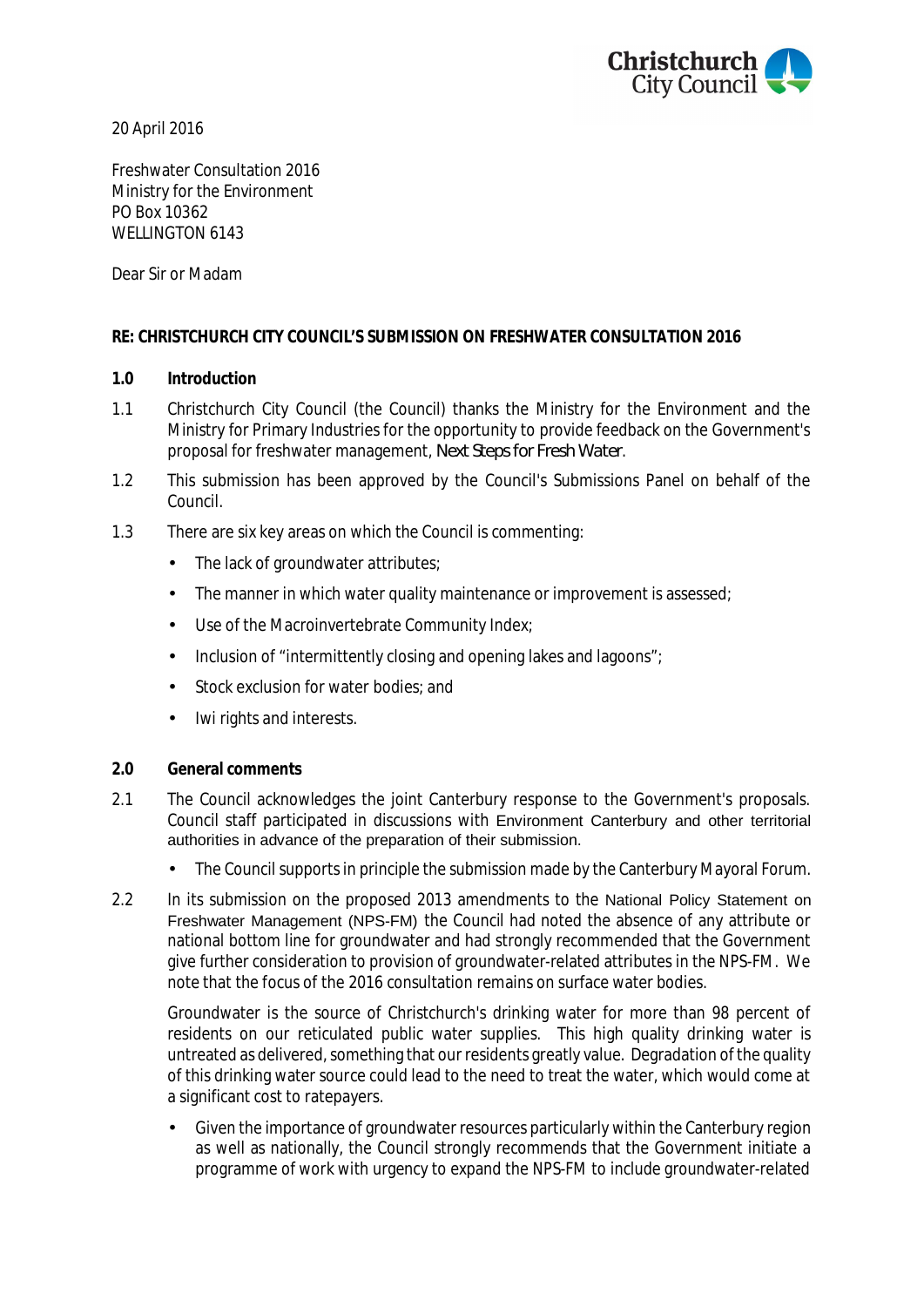

attributes. We suggest that at least one water quality attribute is developed to for human health, such as a nitrate attribute linked to public health standards.

### **3.0 Specific comments**

### *Freshwater management units versus a whole region*

- 3.1 It is proposed in Proposal 1.1 that the requirement to "maintain or improve water quality" is applied to freshwater management units within a region rather than to the region as a whole. The Council considers that this is a rational approach. Given the size, number and complexity of the Canterbury Region, for example, it is not meaningful to apply the requirement to the whole of the region as if it were one catchment. Focusing on water quality at a freshwater management unit level will enable greater transparency around water quality within the specific catchment and/or bodies of water within each freshwater management unit.
	- The Council supports the proposal to apply the requirement to "maintain or improve water quality" to each freshwater management unit.

## *Maintaining or improving water quality*

- 3.2 Proposal 1.2 suggests that "councils have flexibility to maintain water quality by ensuring water quality stays within an attribute band". In principle this seems to be a reasonable approach, with the caveat that there should not be downward trend over time towards the next lower band. There needs to be robust guidance on how this proposal is implemented, which needs to be developed with the active participation of local government.
	- The Council supports Proposal 1.2 as long as there are provisions to prevent long-term downward trending towards the next lower band.

#### *Macroinvertebrate Community Index as a measure of water quality*

- 3.3 The use of Macroinvertebrate Community Index (MCI) is suggested in Proposal 1.3. The discussion document suggests on the one hand that the MCI could be used as a measure of ecosystem health, but elsewhere suggests that it could be used as a measure of water quality. We consider that macroinvertebrates are an appropriate measure of ecosystem health.
- 3.4 The Council uses the Macroinvertebrate Community Index developed by Stark and Maxted in our surface water monitoring programme. We consider that that it would be most appropriate to measure the change in the Stark and Maxted quality classes (e.g., excellent, good, fair and poor) rather than a change in absolute MCI values. These classes are more easily understood than absolute numbers and allow for some natural variation across years or potential sampling bias.
- 3.5 We recognise that macroinvertebrates vary widely across ecosystems and further that a low MCI may not always be indicative of a poor ecosystem. With that in mind we consider that robust guidance is needed to assist councils in implementing the MCI in the event that this is incorporated into the NPS-FM.
	- The Council supports the use of the Macroinvertebrate Community Index as a measure of ecosystem health.
- 3.6 With respect to the proposal to "work with the Land and Water Forum on … a macroinvertebrate measure" (Proposal 1.4) we consider that it is critical that local council representatives are included in the development of a macroinvertebrate measure in addition to the Land and Water Forum.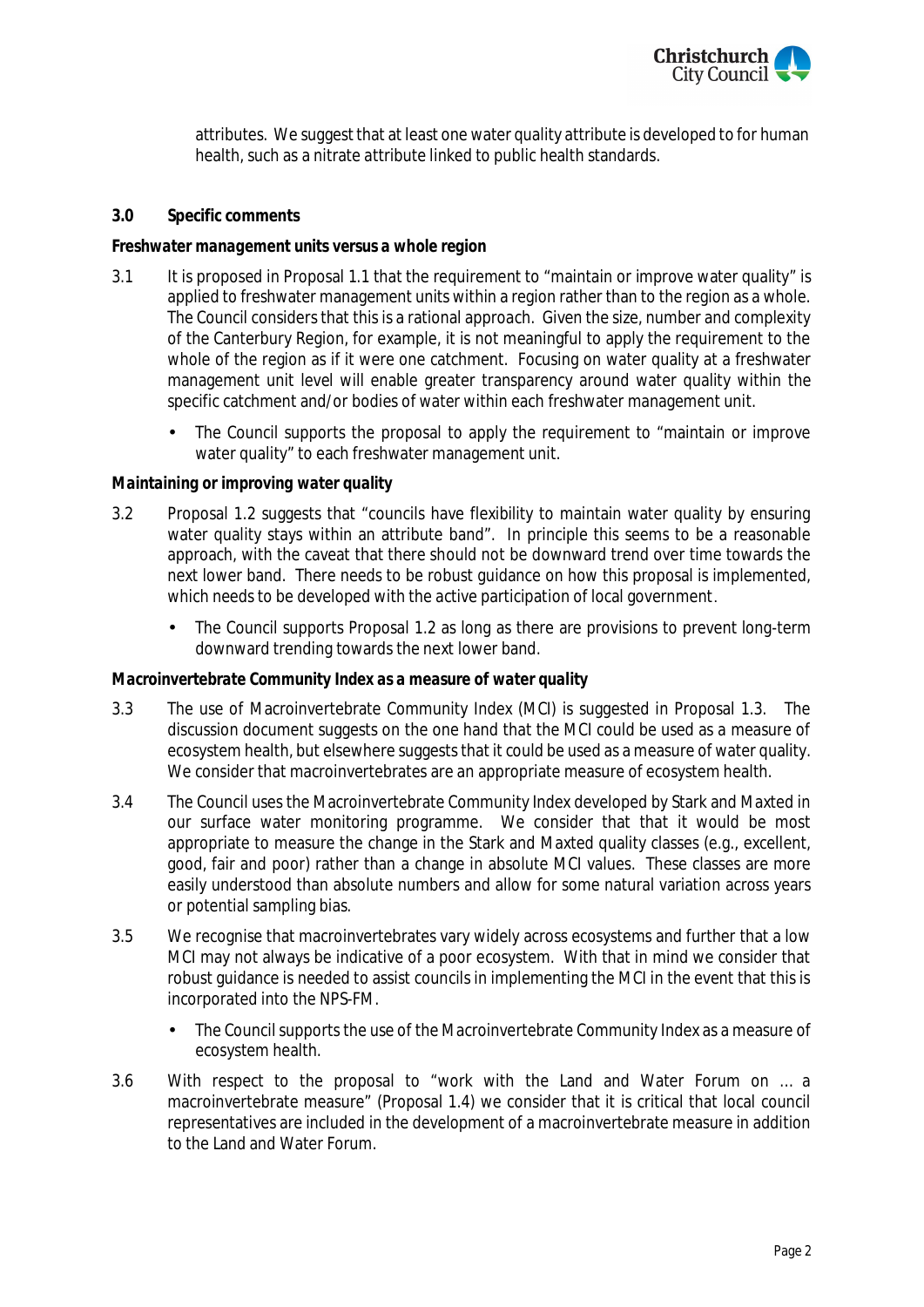

The Council recommends that local council representatives are included in the development of a macroinvertebrate measure and further suggest that Environment Canterbury and Christchurch City Council are among them.

# *Intermittently opening and closing lakes and lagoons*

- 3.7 The inclusion of "intermittently closing and opening lakes and lagoons" in the same band thresholds and national bottom lines is proposed in the discussion document (Proposal 1.6). There are two water bodies within Christchurch's district boundaries that are "intermittently closing and opening lakes and lagoons": Te Waihora/Lake Ellesmere and Wairewa/Lake Forsyth.
- 3.8 The Council considers that water quality is as important in these water bodies as with other water bodies, and that it is appropriate for water quality attributes and national bottom lines to be set for them.
	- The Council supports Proposal 1.6.

#### *Stock exclusion*

- 3.9 The discussion document proposes exclusion of stock from water bodies over a period between 2017 and 2025 (Proposal 1.8).
- 3.10 The Council supports the need for stock exclusion and the intent behind the proposed amendment, but we do not agree with the lengthy timeframes for stock other than "dairy cattle on milking platforms". We also suggest that sheep and goats are included in stock exclusion requirements as they can also have an effect on waterways.
- 3.11 The proposal seeks to limit fencing to land with slopes no greater than 15 degrees. We note that many of our highly valued waterways, such as those within Sites of Ecological Significance on Banks Peninsula as well as those which are sources of public drinking water supplies (e.g., Takamatua and Balguerie Streams in the Akaroa Harbour area), have gradients greater than 15 degrees. These steep waterways often have erosion and stability issues, which can be compounded by stock intrusion onto banks and into channels. As such we suggest that the slope limit for which stock exclusion would be required is increased to 45 degrees, for at least waterbodies that are the sources of community drinking such as several small streams in Banks Peninsula.
- 3.12 We also suggest adding trigger thresholds in relation to stocking rates and/or nitrogen budgets to the stock exclusion requirements.
- 3.13 The proposal also seeks to limit the stock exclusion requirements to permanently flowing waterways. We consider that intermittent and ephemeral waterways can be significantly affected by stock intrusion, and have their own values as well as values to the catchment in which they are found.
	- The Council supports the addition of stock exclusion requirements, subject to the following conditions:
		- that the dates for compliance are simplified, to reduce or eliminate the multiple  $\sim$ timeframes shown in Table 2 of the proposal;
		- that sheep and goats are included to Table 2 of the proposal;  $\mathbf{u}$
		- that slope limits are increased to 45 degrees where there are at-risk waterbodies that are sources of community drinking water supplies such as several small streams on Banks Peninsula;
		- inclusion of trigger thresholds for stocking rates and nitrate budgets; $\blacksquare$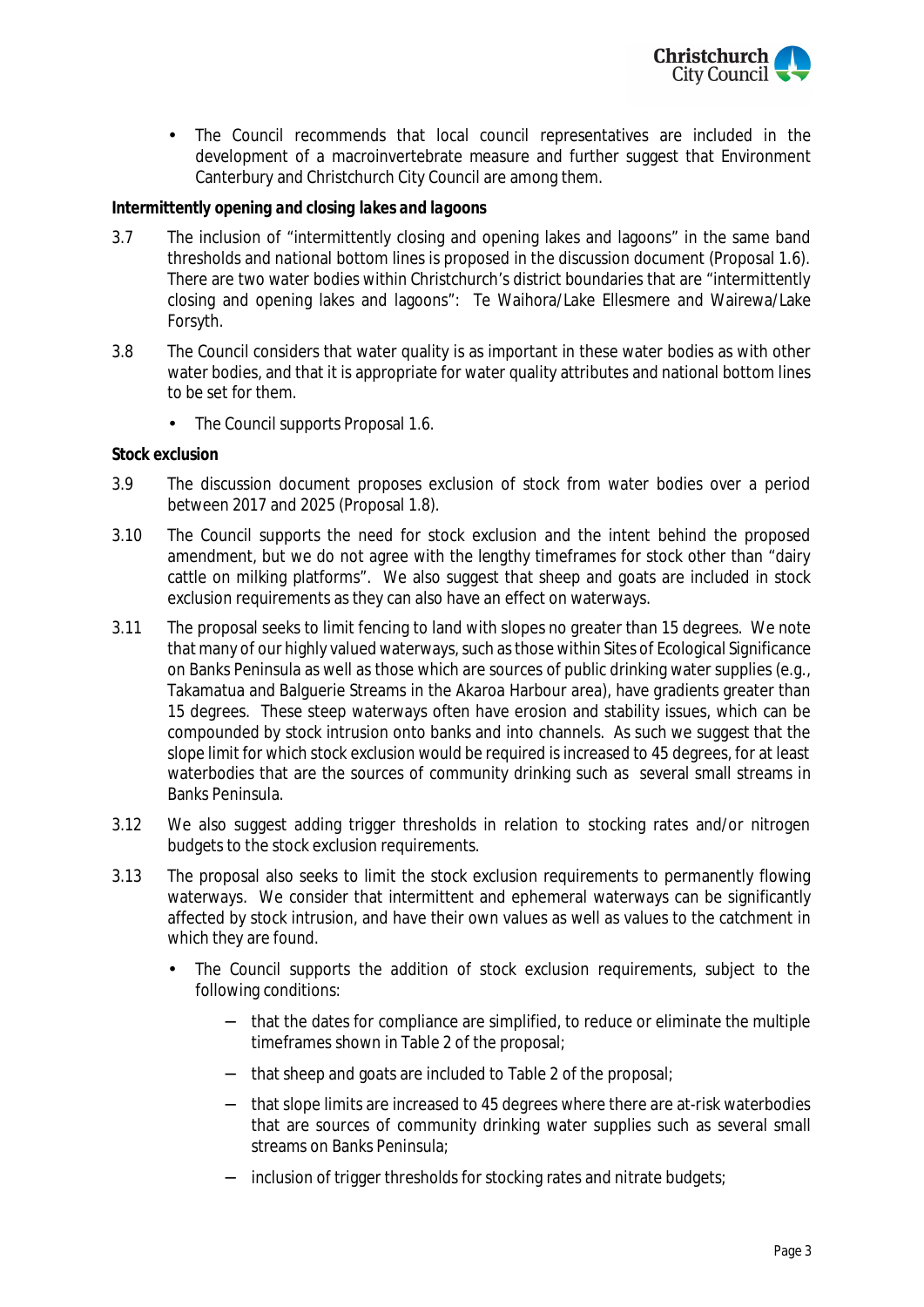

that intermittent and ephemeral waterways are considered for inclusion.  $\mathcal{L}^{\pm}$ 

# *Iwi rights and interests*

- 3.14 The discussion document proposes greater Iwi/Māori participation in decision-making on water matters (e.g. Proposals 3.3, 3.4, 3.5 and 3.7).
- 3.15 The Council notes that we already have a process in place to actively partner with Iwi/Māori. For example the Council works with Mahaanui Kurataiao Ltd (MKT), an advisory company owned by the six Rūnanga whose takiwā cover the administrative territory of Christchurch City Council: Ngāi Tūāhuriri, Te Hapū o Ngāti Wheke, Te Rūnanga o Koukourārata, Ōnuku, Wairewa and Te Taumutu. The Council is also working with MKT to set up a three-waters working party that will be focussed specifically on water-related issues.
- 3.16 The Council also notes that Iwi/Māori participation is embedded in the Canterbury Water Management Strategy and the water management zone committees and Regional Water Management Committee that have been established to implement the Strategy.
- 3.17 Water management zone committees are joint committees of Environment Canterbury and the district councils within their respective zones, established in accordance with the Local Government Act 2002.
- 3.18 Three water management zone committees include portions of the Christchurch district: Christchurch-West Melton, Banks Peninsula and Selwyn-Waihora. Each of these committees includes representatives from the Rūnanga in these zones, who actively participate in the work of these committees.
- 3.19 The three water management zone committees work closely with both the elected members of the Council and Council staff on a variety of water issues.
	- ÷. The Council supports proposals for greater Iwi/Māori participation in freshwater management.
- **4.0 Concluding Remarks**
- 4.1 In summary the key points of the Council submission are that the Council:
	- supports in principle the submission made by the Canterbury Mayoral Forum;
	- strongly recommends that the Government initiate a programme of work to expand the NPS-FM to include groundwater-related attributes;
	- supports the proposal to apply the requirement to 'maintain or improve water quality' to each freshwater management unit;
	- supports Proposal 1.2 as long as there are provisions to prevent long-term downward  $\mathbf{r}$ trending towards the next lower band;
	- supports the use of the Macroinvertebrate Community Index as a measure of ecosystem  $\mathbf{r}$ health;
	- recommends that local council representatives in the development of a  $\mathbf{r}$ macroinvertebrate measure and further suggest that these include Environment Canterbury and Christchurch City Council;
	- supports inclusion of "intermittently closing and opening lakes and lagoons" in the same thresholds and national bottom lines;